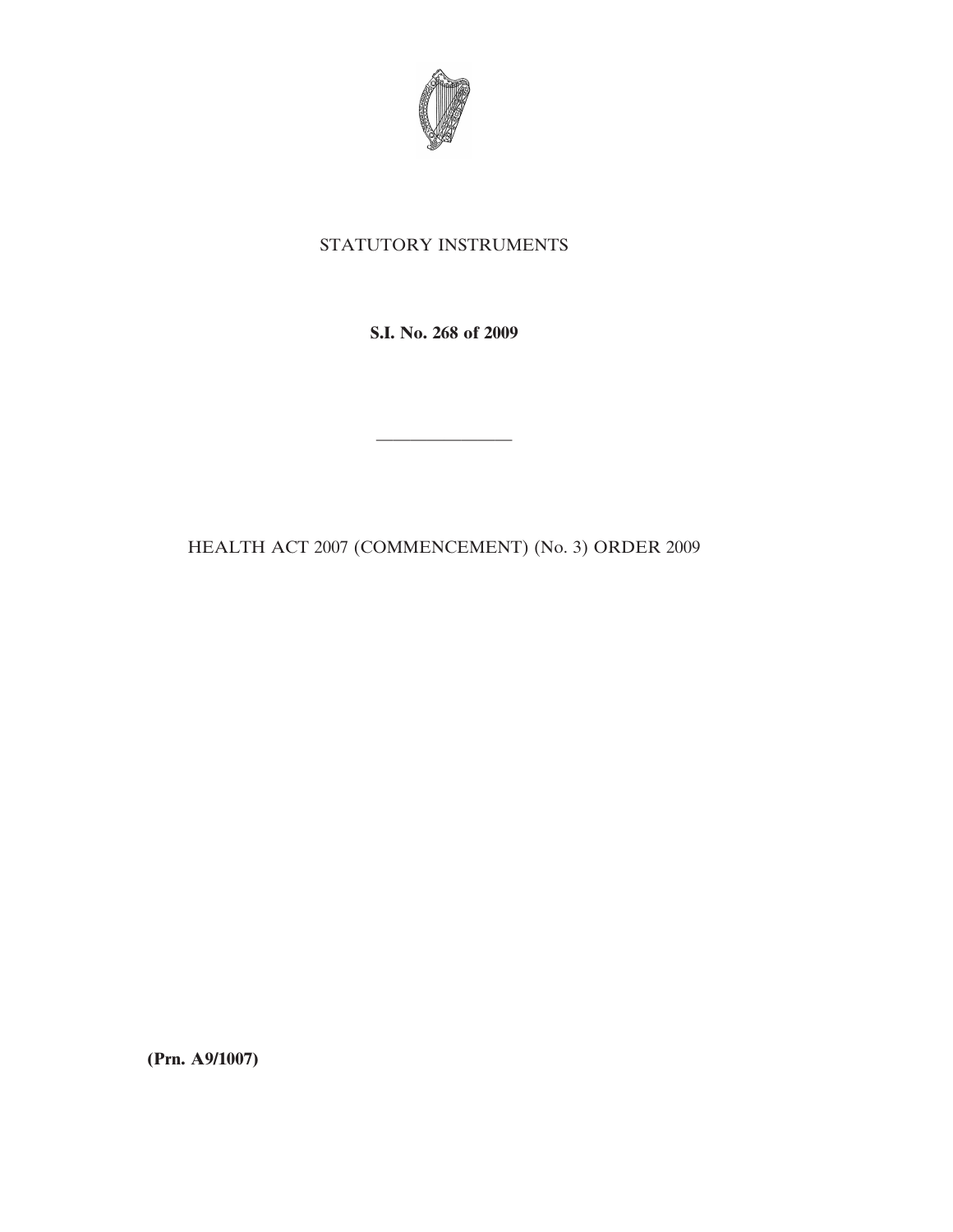HEALTH ACT 2007 (COMMENCEMENT) (No. 3) ORDER 2009

I, MARY HARNEY, Minister for Health and Children, in exercise of the powers conferred on me by section 3 of the Health Act 2007 (No. 23 of 2007), hereby order as follows:

1. This Order may be cited as the Health Act 2007 (Commencement) (No. 3) Order 2009.

2. The 1st day of August 2009 is appointed as the day on which section 103 (in so far as it is not already in operation) of the Health Act 2007 (No. 23 of 2007) comes into operation.



MARY HARNEY, Minister for Health and Children.

*Notice of the making of this Statutory Instrument was published in "Iris Oifigiu´il" of* 24*th July*, 2009.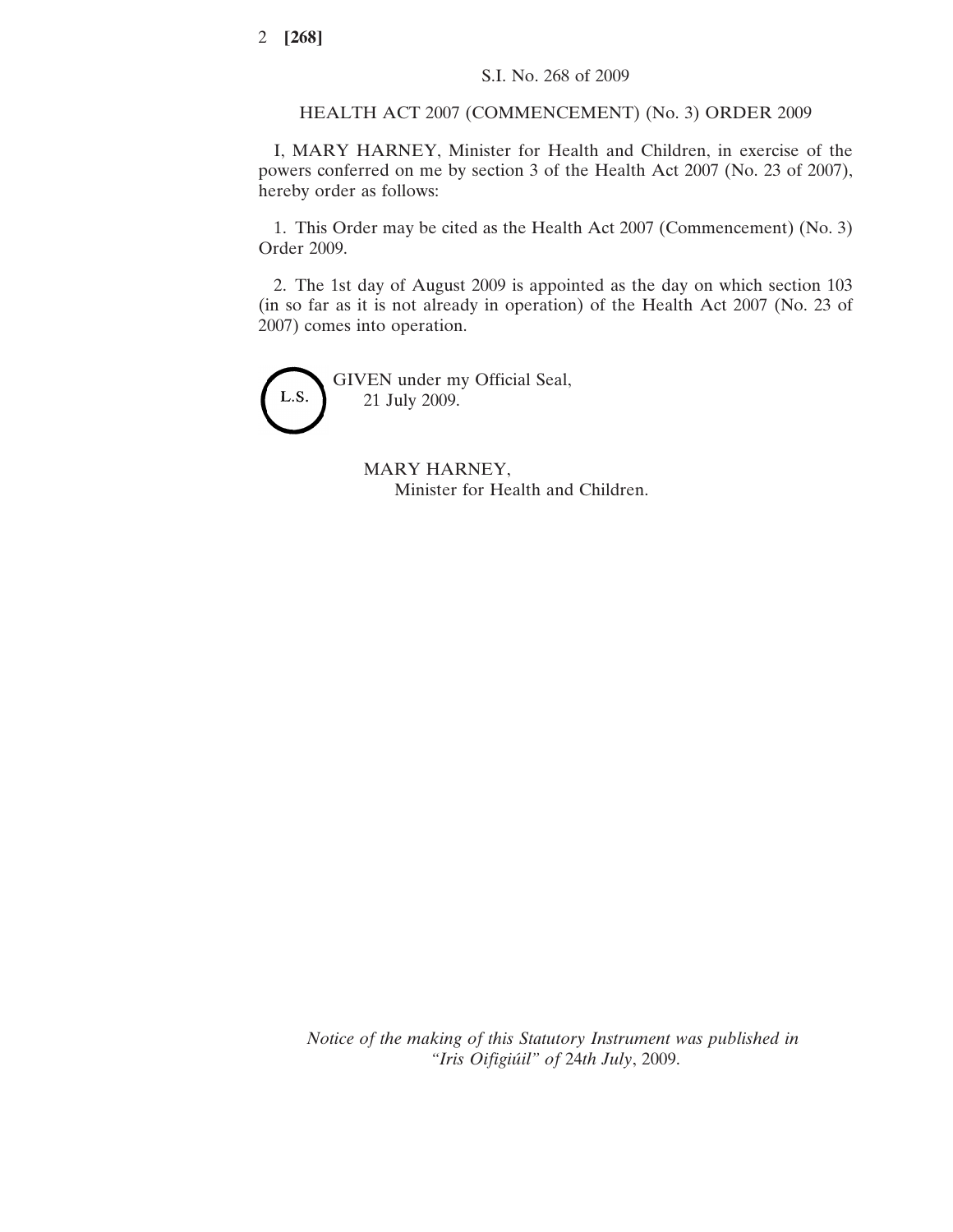**[268]** 3

## EXPLANATORY NOTE

*(This note is not part of the Instrument and does not purport to be a legal interpretation)*

Section 103 of the Health Act 2007 inserts Part 9A in the Health Act 2004 and provides for the making of protected disclosures in the health service. A disclosure made in good faith, on reasonable grounds and in accordance with the provisions of section 103 is protected. Most provisions of section 103 were commenced from 1 March 2009 by S.I. No. 27 of 2009.

This Order brings into operation provisions in section 103 relating to the making of protected disclosures to the Chief Inspector of Social Services in certain circumstances. A person is not liable in damages as a consequence of making a protected disclosure to the Chief Inspector. A health service employee or an employee of a private nursing home is protected from penalisation by his or her employer for making a protected disclosure to the Chief Inspector.